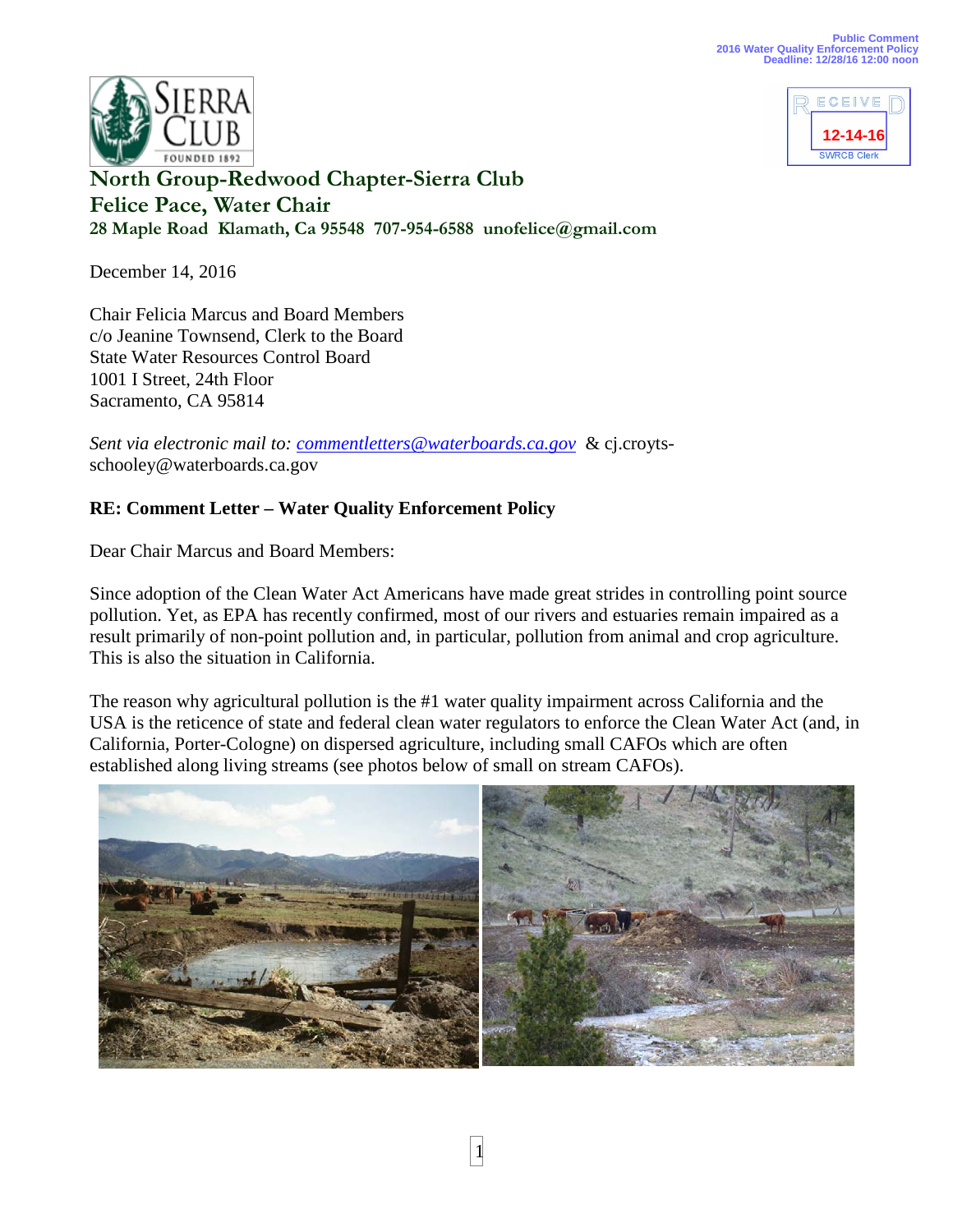In addition, in many Californian agricultural areas livestock on pasture are given free riparian access. Nutrient, fecal coliform, riparian degradation, sediment and temperature impairments are the result and These are widespread across rural California. In addition, many crop farmers plow right down to the top of the bank which exacerbates water quality impairment. (see photos below)



Because agriculture, along with forestry, are currently the #1 pollution problem degrading California streams, and because we can't restore beneficial uses by meeting water quality standards unless agricultural pollution is adequately controlled, we need to strengthen enforcement on agricultural lands.

It is critical that the Board rejects the Farm Bureau's arguments that enforcement of the CWA and Porter-Cologne is not needed in agricultural landscapes. The assertion is cynical and does not comport with the facts. What is lacking right now is precisely effective enforcement of Basin Plans with respect to agriculture and that is preventing us from restoring impaired streams. In particular, regional boards have too many biologists in charge of enforcement when what is needed is personnel who are trained to enforce laws, are not easily intimidated and who are actually willing to enforce the Basin Plans.

In contrast, most current regional non-point staff have no interest in enforcement and instead insist on "stewardship", which is a euphemism for "voluntary compliance". The problem with voluntary compliance is that the good actors already comply and the bad actors ignore it. In other words, "voluntary compliance" allows those who do not take care of their streams to thumb their noses at regulators and "the government" and simply refuse to protect water quality and riparian areas. That damages not only the environment it damages waters which belong to the people of California. It is time to stop protecting the bad actors in agriculture and the way to do that is enhanced and effective enforcement performed by personnel who are trained in enforcement.

Effective enforcement of Basin Plan provisions with respect to agricultural pollution is the only way to restore beneficial uses within California impaired streams. Please give us a strong enforcement policy that enforces Basin Plan provisions against bad actors, including those blatantly causing non-point pollution. Within enforcement, please prioritize adequate resources for regional boards to enforce Basin Plan TMDL Implementation Plans.